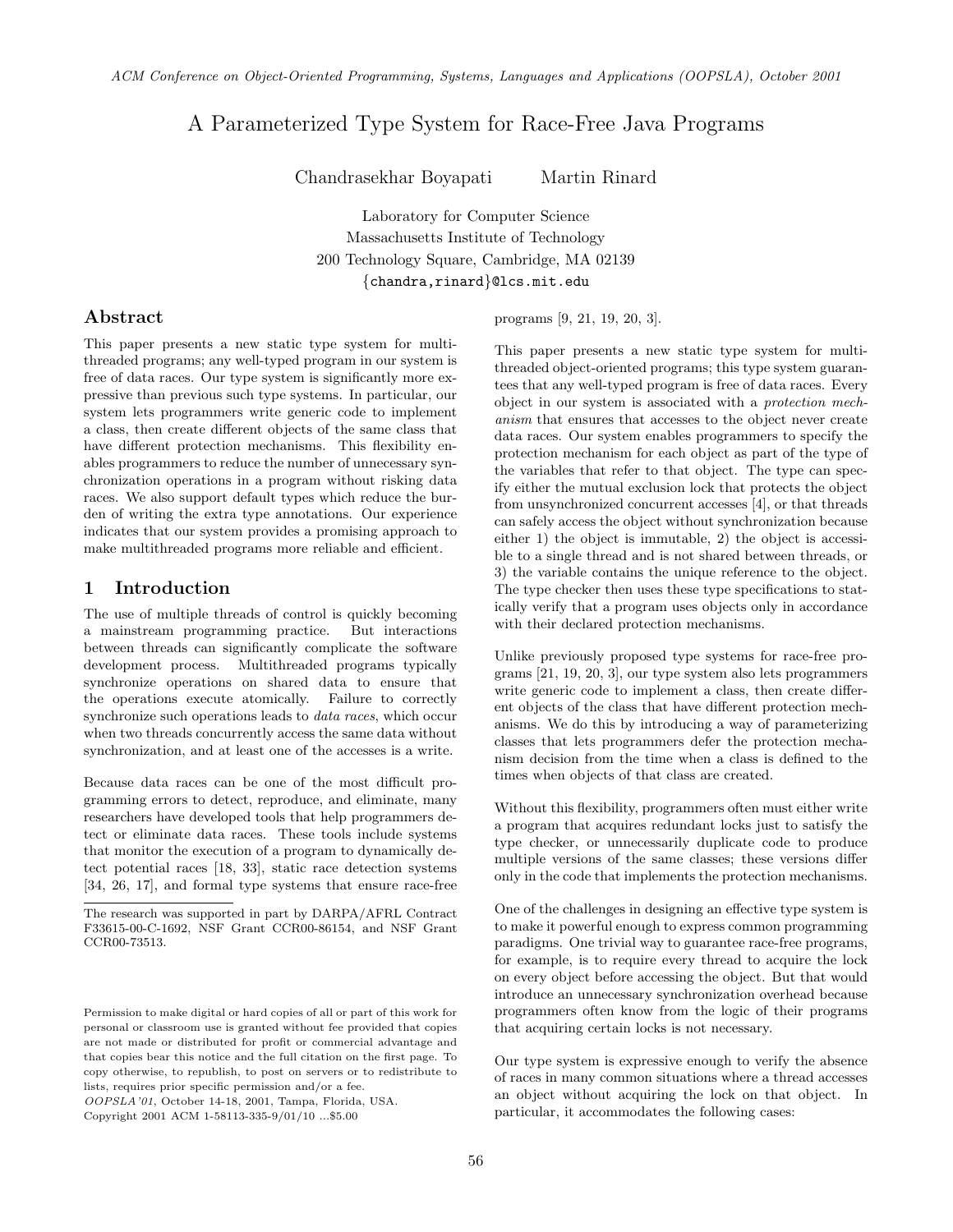• Thread-local objects: If an object is accessed by only one thread, it needs no synchronization.

Consider, for example, a Vector class. In our system, programmers can write a generic Vector implementation. Some Vector objects can then be created to be threadlocal — these objects can be accessed without any synchronization. Other Vector objects can be shared between multiple threads — these objects will contain their own locks that must be acquired by a thread before the thread accesses the objects.

Moreover, a program can also create thread-local Vector objects containing only thread-local elements, and thread-local Vector objects containing shared elements, all from the same generic Vector implementation.

With previous systems, the only way to do this is to have different versions of the Vector class, one for each case. These versions contain the exact same code except for synchronization operations.

• Objects contained within other objects: Sometimes, an object is contained within an enclosing data structure. In such cases, it might be redundant to acquire the lock on that object since the same lock that protects the enclosing data structure also protects that object.

Consider, for example, a Stack implementation that internally uses a Vector. In our system, a program can create a Vector object from the same generic Vector implementation such that the Vector object inherits the protection mechanism of the enclosing Stack object.

If the program then creates a Stack object that is threadlocal, no synchronization operations will be necessary to access the Stack or the Vector. If the program creates a shared Stack object, the same lock that protects the Stack will also protect the Vector.

Previous systems needed multiple Vector and Stack implementations to support these different cases.

• Objects migrating between threads: Some programs use serially-shared objects that migrate from one thread to another. Although these objects are shared by multiple threads, they are accessed only by a single thread at a time. Operations on these objects can therefore execute without synchronization. Our type system uses the notion of unique pointers [29, 7, 23] to support this kind of sharing.

Our system also supports a novel technique that lets the programs build collection classes that contain unique objects. For example, programmers can implement a generic Queue class and use it to create a Queue of unique objects. This is useful in a producer-consumer paradigm where producer threads insert items into the Queue and consumer threads extract them from the Queue.

• Read-only objects: Programs often use read-only objects that are initialized once by a single thread, then read by multiple threads. Because none of the parallel threads writes a read-only object after it is initialized, they can all access the object concurrently without synchronization and without data races. Our system supports this sharing pattern.

Because our type system is expressive and yet guarantees race-free programs, programmers can apply efficient protection mechanisms without risking synchronization errors. For example, the Java libraries contain two different classes to implement resizable arrays: the Vector class and the ArrayList class. The methods in the Vector class are synchronized, therefore, multiple threads can use Vector objects without creating data races. But Vectors always incur a synchronization overhead, even when used in contexts where synchronization is unnecessary. On the other hand, the methods in the ArrayList class are not synchronized, therefore, ArrayLists do not incur any unnecessary synchronization overhead. But programs that use ArrayLists risk data races because there is no mechanism in Java to ensure that ArrayLists are accessed with appropriate synchronization when used in multithreaded contexts.

Our system enables programmers to implement a single generic resizable array class. If a program creates a resizable array object to be concurrently shared between threads, our system ensures that accesses to the array are synchronized. If an array is not concurrently shared, our system allows the program to access the array without synchronization.

Our system also provides default types that reduce the burden of writing the extra type annotations. In particular, single-threaded programs incur almost no programming overhead. We implemented several multithreaded Java programs in our system. Our experience shows that our system is sufficiently expressive and requires little programming overhead.

Finally, we note in passing that any type system that guarantees race freedom also eliminates issues associated with the use of weak memory consistency models [31]. A detailed explanation of this issue can be found in [3].

The rest of this paper is organized as follows. We present our type system in the context of a core subset of Java called Concurrent Java [21]. Section 2 presents this subset. Sections 3, 4, and 5 describe the basic type system that supports thread-local objects and objects contained within other objects. Section 6 presents the type checking rules. Section 7 describes how we provide default types. Section 8 shows how the type system can be extended to handle unique pointers and read-only objects. Section 9 describes our experience in using our type system. Section 10 contains related work, and Section 11 presents our conclusions.

# 2 A Core Subset of Java

This section presents a variant of Concurrent Java [21], which is a multithreaded subset of Java [24, 27] with formal semantics. Our type system is designed in the context of Concurrent Java. Section 5 describes how the type system for Concurrent Java can be extended to guarantee race-free programs.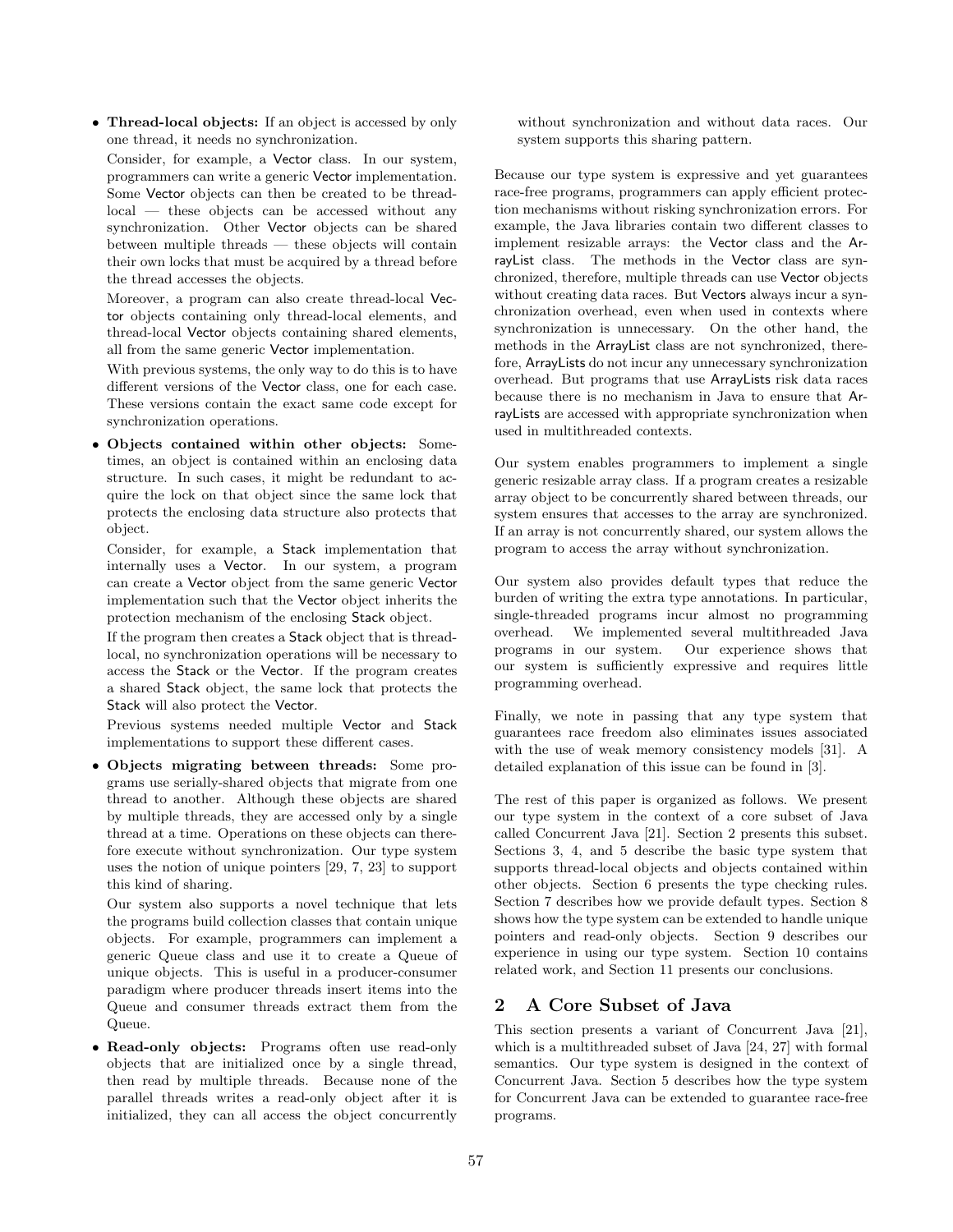| $\overline{P}$   | $::=$                     | $defn * local * e$                                                                                                                 |
|------------------|---------------------------|------------------------------------------------------------------------------------------------------------------------------------|
|                  | $defn ::=$                | class $cn$ extends $c$ body                                                                                                        |
|                  | $body \quad ::=$          | $\{field^*meth^*\}$                                                                                                                |
|                  | $field$ ::=               | [final] <sub>ODt</sub> $t f d = e$                                                                                                 |
| $meth \quad ::=$ |                           | $t$ mn(arg <sup>*</sup> ) { local <sup>*</sup> e }                                                                                 |
|                  | $arg :=$                  | t x                                                                                                                                |
|                  | $local ::= t y$           |                                                                                                                                    |
|                  |                           | $t$ ::= $c$ int                                                                                                                    |
|                  | $c \quad ::=$             | $cn$   Object                                                                                                                      |
| $\epsilon$       | $\mathbf{m} = \mathbf{m}$ | new c   this $\mid e, e \mid x \mid x = e \mid$<br>$e.fd \,   \, e.fd = e \,   \, e.mn(e^*) \,  $<br>synchronized $(e)$ in $\{e\}$ |
|                  |                           | fork $(e^*) \{ local^* e \}$                                                                                                       |
| cn<br>fd         |                           | $\in$ class names                                                                                                                  |
| mn               |                           | $\in$ field names<br>$\in$ method names                                                                                            |
| x, y             |                           | $\epsilon$ variable names                                                                                                          |

Figure 1: The Grammar for Concurrent Java

```
class Account {
  int balance = 0;
  int deposit(int x) {
    this.balance = this.balance + x;
  }
}
Account a1, a2;
a1 = new Account:
a1.deposit(10);
a^2 = new Account;
fork (a2) { synchronized (a2) in { a2.deposit(10); } };
fork (a2) { synchronized (a2) in { a2.deposit(10); } };
```
Figure 2: A Program With an Account Class

Concurrent Java is an extension to a sequential subset of Java known as Classic Java [22], and has much of the same semantics as Classic Java. A Concurrent Java program is a sequence of class definitions followed by an initial expression. A predefined class Object is the root of the class hierarchy. Figure 1 shows the grammar for Concurrent Java. Figure 2 presents an example program written in Concurrent Java. For simplicity, all the examples in this paper use an extended language that is syntactically closer to Java.

The expression fork  $(e^*)$  e spawns a new thread with arguments  $(e^*)$  to evaluate  $e$ . The evaluation is performed only for its effect; the result of e is never used.

The expression synchronized  $e_1$  in  $e_2$  works as in Java.  $e_1$ should evaluate to an object. The lock on that object is held while  $e_2$  is evaluated. The result of evaluating  $e_2$  is returned.

In the Account example in Figure 2, two threads access Account a2 concurrently, and must therefore synchronize their accesses to a2 to prevent data races. Account a1 is thread-local, therefore the main thread can access a1 without synchronization.

With previous type systems for race-free programs [21, 3], one has to either declare Account to be a shared class, in which case the main thread has to acquire the lock on a1 before accessing it, or one has to declare Account to be a thread-local class, in which case two threads cannot access a2 concurrently. But as we show in Section 4, our type system is expressive enough that one can add type annotations to make the above Account program be well-typed.

### 3 Object Ownership

The next few sections present our basic type system that supports thread-local objects and objects protected by mutual exclusion locks. Section 8 describes how our basic type system can be extended to handle unique pointers and read-only objects.

The key to our type system is the concept of object ownership. This resembles the notion of ownership types described in [13, 12], even though there it was motivated by software engineering principles and was used to restrict object aliasing.

Every object in our system has an owner. An object can be owned by another object, by itself, or by a special per-thread owner called thisThread. Objects owned by thisThread, either directly or transitively, are local to the corresponding thread and cannot be accessed by any other thread.

Figure 3 presents an example. We draw an arrow from object x to object y if object x owns object y. In the figure, the thisThread owner of Thread 1 transitively owns objects  $o_1$ ,  $o_2$ , and  $o_3$ , the thisThread owner of Thread 2 owns object  $o_4$ , object  $o_5$  transitively owns objects  $o_5$ ,  $o_6$ ,  $o_7$ , and  $o_8$ , and object  $o_9$  owns objects  $o_9$  and  $o_{10}$ .



Figure 3: An Ownership Relation

Our ownership relation has the following properties:

- 1. The owner of an object does not change over time.
- 2. The ownership relation forms a forest of rooted trees, where the roots can have self loops.

In our system, it is necessary and sufficient for a thread to acquire the lock on the root of an ownership tree to gain exclusive access to all the members in the tree. Moreover, every thread implicitly holds the lock on the corresponding thisThread. Thus, a thread can access any object owned by the corresponding thisThread without explicitly acquiring any locks.

### 4 An Example

This section introduces our type system using an example. Section 5 describes the semantics of our type system in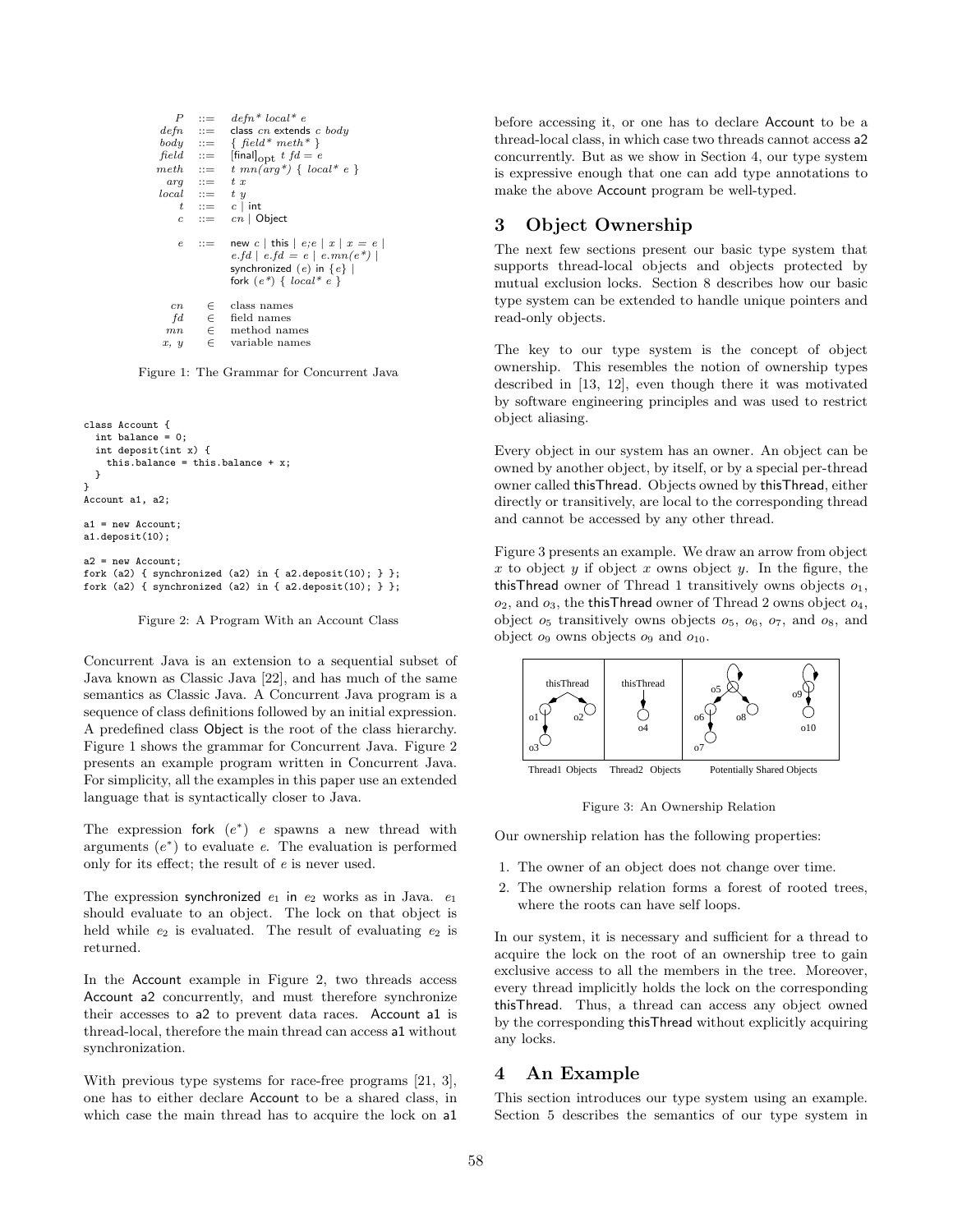```
// thisOwner owns the Account object
class Account<thisOwner> {
  int balance = 0;
  int deposit(int x) requires (this) {
   this.balance = this.balance + x;
 }
}
// Acount a1 is owned by this thread, so it is thread-local
Account<thisThread> a1 = new Account<thisThread>;
a1.deposit(10);
// Account a2 owns itself, so it can be shared between threads
final Account<self> a2 = new Account<self>;
fork (a2) { synchronized (a2) in { a2.deposit(10); } }
fork (a2) { synchronized (a2) in { a2.deposit(10); } }
```

```
final Account<self> a3 = new Account<self>;
Account<a3> a4 = new Account<a3>;
```


greater detail.

The language we use is an extension to Concurrent Java that we described in Section 2. We refer to our language as Parameterized Race Free Java, or PRFJ.

A class definition in PRFJ is parameterized by a list of owners. Our way of parameterizing is similar to the proposals for parametric types for Java [30, 8, 1, 10]. The difference is that the parameters are values and not other types.<sup>1</sup>

Figure 4 shows an example in which the Account class is parameterized by thisOwner. thisOwner owns the this object. In general, the first formal parameter of a class always owns the this object.

In the case of variable a1, the special thisThread owner is used to instantiate the Account class. Thus, thisThread owns a1, and hence a1 is local to the main thread. In the case of a2, the special self owner is used to instantiate the Account class. This means that a2 owns itself, so it can be potentially shared between threads.

In PRFJ, methods can require callers to hold locks on some objects using the requires clause. In the example, the deposit method requires every thread to hold the lock on the (root owner of the) Account object before calling the deposit method. This ensures that there will be no data races when the deposit method is called. Without the requires clause, the deposit method would not have been well-typed.

In the example, all the threads that call the deposit method on a2 first acquire the lock on a2. For a1, however, the main thread implicitly holds the lock on the thisThread owner that owns a1. Hence, it does not explicitly acquire any locks before calling the deposit method on a1.

In addition to object fields, we allow method-local variables

also to be declared final. A final field or variable cannot be written into after it is initialized. In our system, an object field or a method-local variable can also be used to instantiate a class, but only if the field or variable is declared final and is already initialized. The example in Figure 4 shows how a class can be instantiated with a final variable. The Account object a4 is owned by the Account object a3.

Requiring fields and variables that instantiate a class to be declared final ensures that the owner of an object does not change over time. Requiring that they be already initialized guarantees that any object that is newly created using new is owned by an already existing object (or by itself, if we instantiate its class by self, or by thisThread). This ensures that there are no cycles in the ownership relation except for self loops. Thus, our type system preserves the ownership properties we presented earlier in Section 3.

In addition, a thread can access an object only if the thread can name the object's type. But since the type name contains the name of the owner, a thread cannot access an object without being able to name its owner. In particular, thisThread refers to different owners in different threads. Variables in one thread cannot name the thisThread of another thread, and hence cannot refer to objects local to another thread.

# 5 Informal Semantics

Figure 5 shows how to obtain the grammar for Parameterized Race Free Java (PRFJ) by extending the grammar for Concurrent Java.

```
defn ::= class cn\frac{firstowner}{format*} extends c bodyc ::= cn\langle owner \rangle | Object\langle owner \ranglemeth  ::= t mn(arg*) requires (e_{final}^*) {local* e}<br>firstcouner  ::= formal | self | thisThread
\begin{array}{rcl} \textit{firstowner} & ::= & \textit{formal} & | \text{ self} & | \text{ thisThread} \\ \textit{owner} & ::= & \textit{formal} & | \text{ self} & | \text{ thisThread} & | \text{ e}_{\text{final}} \end{array}local ::= t y | [final]<sub>opt</sub> t y = e
          e_{\text{final}} ::= eformula \in formal owner name
```
Figure 5: Extensions to Concurrent Java to Obtain PRFJ

The rest of this section presents an informal semantics of our type system and motivates our design using examples. Figure 6 shows a stack<sup>2</sup> of objects of type  $\mathsf T$  written in PRFJ. The stack is implemented using a linked list. Section 7.1 later describes how some of the type annotations can be automatically inferred by the system.

### 5.1 Parameterizing Classes

Every class in PRFJ is parameterized with one or more parameters. However, the first parameter always owns the this object. The TStack class in Figure 6 is parameterized by two owners — the owner of the stack itself, and the owner of the elements in the stack.

<sup>&</sup>lt;sup>1</sup>Race Free Java [21] also uses types parameterized with values. We describe how it differs from our type system in Section 10.

<sup>&</sup>lt;sup>2</sup>If we had parameterized types in the language [30, 8], then the Stack declaration would have looked like the following: class Stack<thisOwner>[ T<TOwner> ] {...}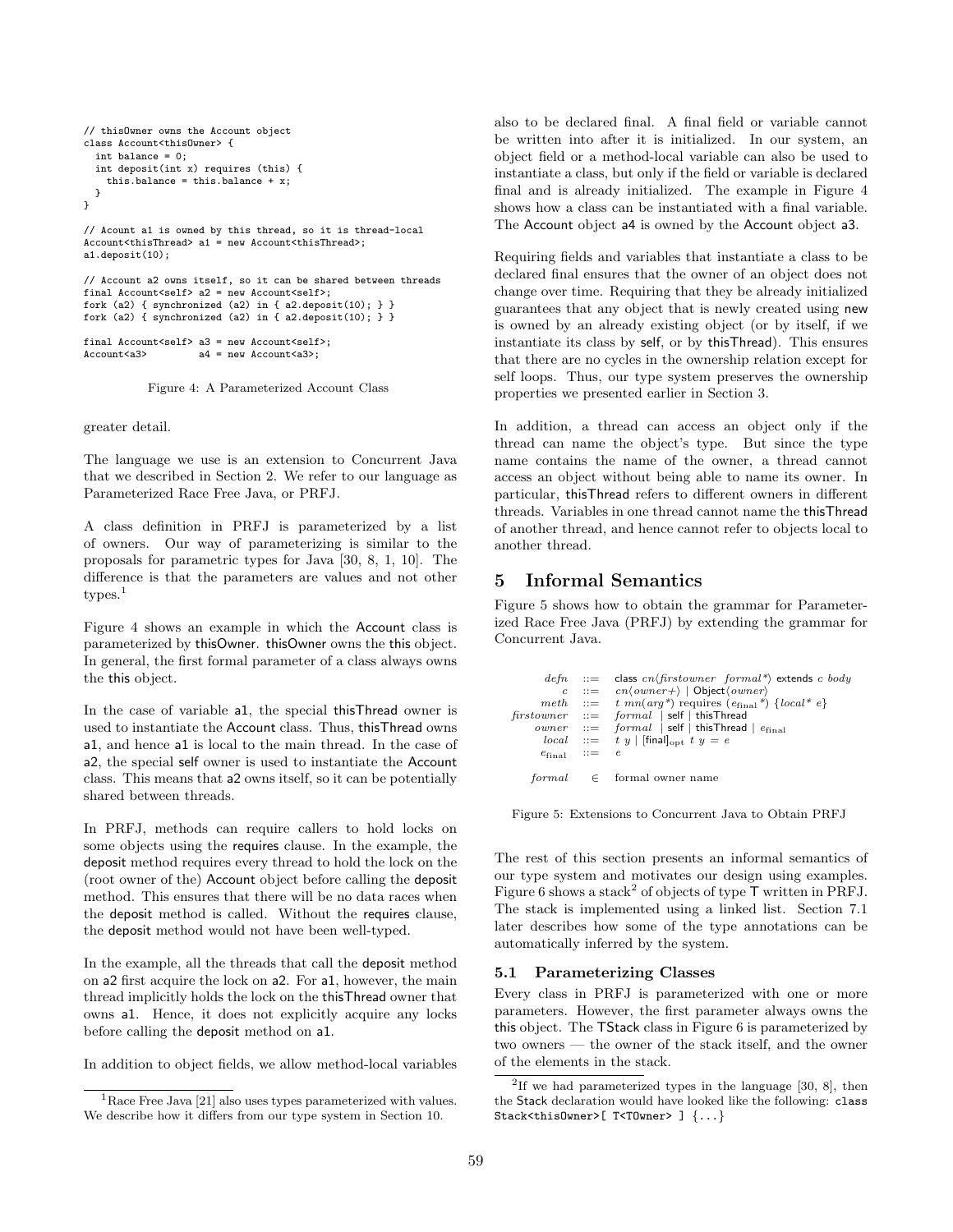```
1 // thisOwner owns the TStack object
2 // TOwner owns the T objects in the stack.
3
4 class TStack<thisOwner, TOwner> {
5
6 TNode<this, TOwner> head = null;
7
8 void push(T<TOwner> value) requires (this) {
9 TNode<this, TOwner> newNode =
10 new TNode<this, TOwner>;
11 newNode.init(value, head);
12 head = newNode;
13 }
14 T<TOwner> pop() requires (this) {
15 if (head == null) return null;
16 T<TOwner> value = head.value();
17 head = head.next();
18 return value;
19 }
20 }
21
22 class TNode<thisOwner, TOwner> {
23
24 T<TOwner> value;
25 TNode<thisOwner, TOwner> next;
26
27 void init(T<TOwner> v, TNode<thisOwner, TOwner> n)
28 requires (this) {
29 this.value = v:
30 this.next = n;
31 \quad \frac{3}{2}32 T<TOwner> value() requires (this) {
33 return value;
34 }
35 TNode<thisOwner, TOwner> next() requires (this) {
36 return next;
37 }
38 }
39
40 class T<thisOwner> { int x=0; }
41
42 T<thisThread> t1 = new T<thisThread>;
43 T<self> t2 = new T<self>;
44
45 TStack<thisThread, thisThread> s1 =
46 new TStack<thisThread, thisThread>;
47 TStack<thisThread, self> s2 =
48 new TStack<thisThread, self>;
49 final TStack<self, self> s3 =
50 new TStack<self, self>;
51
52 ...
53 s1.push(t1);
54 s2.push(t2);
55 fork (s3,t2) {synchronized (s3) in {s3.push(t2);}}
56 fork (s3,t2) {synchronized (s3) in {s3.push(t2);}}
```




Figure 7: Ownership Relation for TStacks s1 and s2

#### 5.2 Instantiating Classes

As we discussed in Section 4, we can instantiate a class with self, or thisThread, or final fields, or final variables. In addition, we can use the formal parameters of a class to instantiate other classes, and thus propagate the ownership information. This flexibility enables us to do coarse-grained locking, where all the objects in a compound data structure are guarded by a single lock.

In Figure 6, a TStack object owns the TNode object referred to by head. In the TNode class, the owner of the TNode object owns the next object. Thus, the TStack object owns all the nodes in the linked list. The ownership relation for the TStack s1 is depicted in Figure 7 (assuming the stack contains three elements).

#### 5.3 Requires Clauses

Methods can require every thread to hold locks on zero or more objects before the method is invoked.

The value and next methods in the TNode class require every thread to hold the lock on the this (TNode) object before invoking those methods. However, as explained in Section 3, a thread needs to hold the lock on the root of an ownership tree to gain exclusive access to all the members in a tree. Thus, the right way to interpret the requires clause on the value and next methods is that they require every thread to hold the lock on the root of the ownership tree that contains the TNode object. This is true for all requires clauses.

The pop method in TStack assumes that the calling thread holds the lock on the (root) owner of the TStack object, as specified in its requires clause. The TStack object in turn owns all the TNode objects in it. Hence it is legal for pop to call the value and next methods of TNode without using synchronization operations.

#### 5.4 The self Owner

Based on the discussion so far, all the T objects in any particular TStack are always owned by the same TOwner. However, we might sometimes want to create a stack of T objects that own themselves. To enable this kind of programming, we use the self owner.

When an object is owned by self, it means that the object owns itself. In Figure 6, the type for TStack s2 is instantiated with self for TOwner. The ownership relation for the TStack s2 is depicted in Figure 7 (assuming the stack contains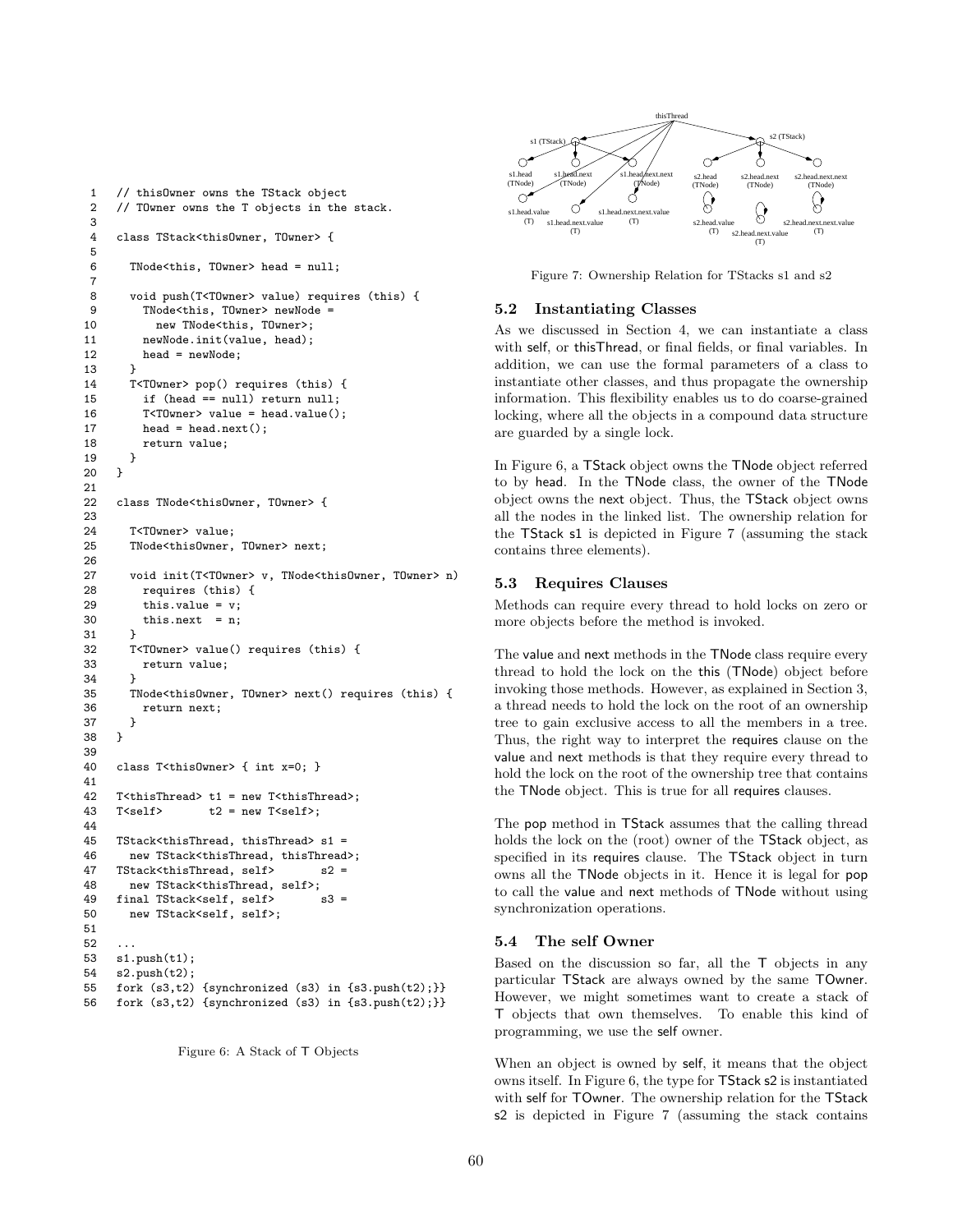three elements). Since the formal TOwner is instantiated with actual self, all objects that were declared to be owned by TOwner are owned by themselves. TStack s2 thus is a thread-local stack containing potentially shared objects that own themselves. The self owner enables this kind of programming.

#### 5.5 The thisThread Owner

Section 4 showed how a type could be instantiated with thisThread. The thisThread owner comes into scope at the beginning of each thread. It is meaningful to use thisThread only for local variables — the local variables before the initial expression of a thread, the local variables within methods, and method arguments. In particular, it would be illegal to instantiate the type of an object field with thisThread because thisThread does not refer to any particular thread at that point. Figure 8 shows an illegal usage of thisThread.

```
class CombinedAccount<thisOwner> {
  Account<thisThread> savingsAccount: // illegal
  Account<thisThread> checkingAccount; // illegal
}
```
Figure 8: Illegal Usage of thisThread

#### 5.6 Self-Synchronized Classes

Sometimes, we might want to specify in a class declaration that instances of the class always own themselves. Consider, for example, a SharedAccount class where the deposit method is synchronized, so that the callers of the deposit method do not have to acquire any locks. This is shown in Figure 9, where the SharedAccount class extends the Account class presented in Figure 4.

If a SharedAccount object were owned by some other object, then it would have been necessary to hold the lock on the root owner of the SharedAccount object to access the SharedAccount object. This is because some other thread might acquire the lock on the root owner and access the balance field of the SharedAccount object directly.

Thus, the deposit method with the empty requires clause will type check only if the SharedAccount class is declared to be always owned by self. To enable this, we allow the first parameter in a class declaration to be self. This feature lets us implement self-synchronized classes in our system. Figure 9 shows an example.

```
class SharedAccount<self> extends Account<self> {
  int deposit(int x) requires () {
    synchronized (this) in { super.deposit(x); }
 }
}
SharedAccount<self> a = new SharedAccount<self>;
fork (a) { a.deposit(10); }
fork (a) { a.deposit(10); }
```
Figure 9: A Self-Synchronized Account Class

Note that it is highly unusual to have a type system where a constant value is used instead of a formal parameter. But it is necessary in our case because the first parameter in our system is special, in that it owns the this object.

#### 5.7 Thread-Local Classes

We also allow the first parameter in a class declaration to be thisThread. Such a class can only be instantiated with thisThread as the first owner. All instances of such classes would be thread-local.

### 6 Type Checking PRFJ Programs

Section 5 presented the grammar for PRFJ. This section describes some of the important rules for type checking. The full set of rules can be found in the appendix.

### 6.1 Rules for Type Checking

The core of our type system is a set of rules for reasoning about the type judgment:  $P; E; ls \vdash e : t$ . P, the program being checked, is included here to provide information about class definitions. E is an environment providing types for the free variables of e. ls describes the set of locks held when e is evaluated.  $t$  is the type of  $e$ .

The judgment  $P; E \vdash e : t$  states that e is of type t, while the judgment  $P; E; ls \vdash e : t$  states that e is of type t and that ls contains the necessary locks to safely evaluate e.

A typing environment is defined as follows, where  $f$  is a formal owner parameter of a class.

$$
E ::= \emptyset \mid E, \text{ [final]}_{\text{opt}} t x \mid E, \text{ owner}_{\text{formal}} f
$$

A lock set is defined as follows.  $RO(x)$  is the root owner of x.

 $ls ::=$  thisThread  $| ls, e<sub>final</sub> | ls, RO(e<sub>final</sub>)$ 

The rule for fork  $e$  checks the expression  $e$  using a lock set that contains thisThread and is otherwise empty since a new thread does not inherit locks held by its parent. Moreover, the environment  $E$  might have some types that contain thisThread. But the owner thisThread in the parent thread is not the same as the owner thisThread in the child thread. So, all the thisThread owners in the environment have to be changed to something else; we use the special owner otherThread for that.

[EXP FORK]

P; 
$$
B
$$
;  $ls \vdash e_i : t_i$   $g_i = \text{final } t_i \ e_i$   $P$ ;  $g_i$  [otherThread/thisThread],  $local_{1..l}$ ; thisThread  $\vdash e : t$   $P$ ;  $E$ ;  $ls \vdash$  fork  $(e_{1..n})$   $\{local_{1..l} \ e\}$  : int

The rule for synchronized  $e_1$  in  $e_2$  checks that  $e_1$  is a final expression of some type  $t_1$  and then type checks  $e_2$  in an extended lock set that includes  $e_1$ . A final expression is either a final variable, or a field access e.fd where e is a final expression and  $fd$  is a final field.

[EXP SYNC]

$$
\begin{array}{c}\nP; E \vdash_{\text{final}} e_1 : t_1 \\
\hline\nP; E; ls, e_1 \vdash e_2 : t_2 \\
\hline\nP; E; ls \vdash \text{synchronized } e_1 \text{ in } e_2 : t_2\n\end{array}
$$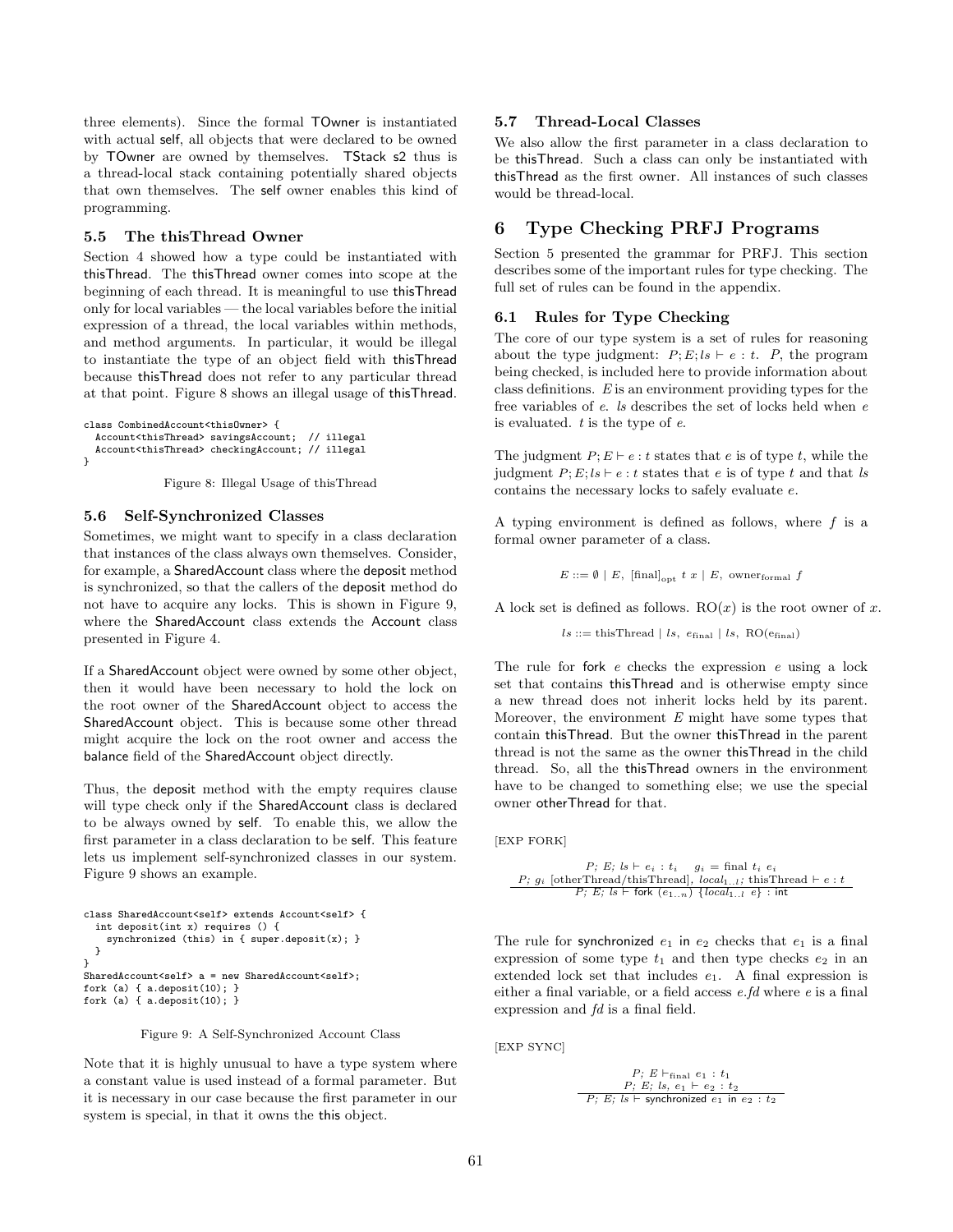Note that if  $e_1$  is not a root owner, that is, if  $e_1$  does not own itself, then acquiring the lock on  $e_1$  is redundant. Our type system does not prevent this, even though we could modify our type rules to disallow such redundant locking.

Before we proceed further with the rules, we give a formal definition for RootOwner(e). The root owner of an expression e that refers to an object is the root of the ownership tree to which the object belongs. It could be thisThread, or an object that owns itself.

[ROOTOWNER SELF]

$$
\frac{P; E \vdash e : cn\langle \text{self } o * \rangle}{P; E \vdash \text{RootOwner}(e) = e}
$$

[ROOTOWNER THISTHREAD]

$$
\frac{P; \ E \vdash e : cn\langle \text{thisThread } o*\rangle}{P; \ E \vdash \text{RootOwner}(e) = \text{thisThread}}
$$

[ROOTOWNER FINAL TRANSITIVE]

$$
P; E \vdash e : cn\langle o_{1..n} \rangle
$$
  
\n
$$
\underbrace{P; E \vdash_{\text{final}} o_1 : c_1 \quad P; E \vdash \text{RootOwner}(o_1) = r}_{P; E \vdash \text{RootOwner}(e) = r}
$$

If the owner of an expression is a formal owner parameter, then we cannot determine the root owner of the expression from within the static scope of the enclosing class. In that case, we define the root owner of e to be  $RO(e)$ . <sup>3</sup>

[ROOTOWNER FORMAL]

$$
P; E \vdash e : cn\langle o_{1..n} \rangle
$$
  
\n
$$
E = E_1, \text{ ourerformal } o_1, E_2
$$
  
\n
$$
P; E \vdash \text{RootOwner}(e) = \text{RO}(e)
$$

The rule for accessing field  $e$ . *fd* checks that  $e$  is a well-typed expression of some class type  $cn\langle o_{1..n}\rangle$ , where  $o_{1..n}$  are actual owner parameters. It verifies that the class  $cn$  with formal parameters  $f_{1..n}$  declares or inherits a field fd of type t and that we do have the lock on the root owner of e.

Since  $t$  is declared inside the class, it might contain occurrences of this and the formal class parameters. When t is used outside the class, we have to rename this with the expression e, and the formal parameters with their corresponding actual parameters.

$$
[EXP REF]
$$
  
\n $P; E; ls \vdash e : cn\langle o_{1..n} \rangle \quad P; E \vdash ([final]_{opt} t f d) \in cn\langle f_{1..n} \rangle$   
\n $P; E \vdash RootOwner(e) = r \quad r \in ls$   
\n $P; E; ls \vdash e.fd : t[e/this][o_1/f_1)..[o_n/f_n]$ 

The rule for invoking a method checks that the arguments are of the right type and ensures that we hold the locks on the root owners of all final expressions in the requires clause of the method. The expressions and types used inside the

method have to be renamed appropriately when used outside their class.

[EXP INVOKE]

$$
P; E; l s \vdash e : cn \langle o_{1..n} \rangle
$$
  
\n
$$
P; E \vdash (t \ mn(t_j \ x_j \ j \in 1..k) \text{ requires } (e'_{1..n}) \dots) \in cn \langle f_{1..n} \rangle
$$
  
\n
$$
P; E; l s \vdash e_j : t_j [e/his][o_1/f_1].[o_n/f_n]
$$
  
\n
$$
P; E \vdash RootOwner(e'_i[e/his][o_1/f_1].[o_n/f_n]) = r'_i \quad r'_i \in ls
$$
  
\n
$$
P; E; l s \vdash e.mn(e_{1..k}): t[e/his][o_1/f_1].[o_n/f_n]
$$

The rule for type checking a method verifies that the method body is well typed under the assumption that all the locks specified in the requires clause are held. When a method specifies that it requires the lock on some object  $o$ , it really means that it requires the lock on the root owner of o.

[METHOD]

$$
g_i = \text{final } arg_i \quad P; E, \ g_{1..n} \vdash_{\text{final}} e_i : t_i
$$

$$
P; E, \ g_{1..n} \vdash \text{RootOwner}(e_i) = r_i
$$

$$
P; E, \ g_{1..n}, \ local_{1..l}; \ \text{thisThread}, \ r_{1..m} \vdash e : t
$$

$$
P; E \vdash t \ mn(\arg_{1..n}) \ \text{requires } (e_{1..m}) {\{local_{1..l} e\}}
$$

#### 6.2 Soundness of the Type System

Our type checking rules ensure that for a program to be welltyped, an object can be read or written by a thread only if the thread holds the lock on the root owner of that object. But since a lock can be held by at most one thread at a time, a well typed program in our system will not have any data races.

A complete proof of this can be constructed by defining an operational semantics for PRFJ (by extending the operational semantics of Classic Java [22]) and then proving the generalized subject reduction theorem, that states that the semantic interpretation of a term's type is invariant under reduction. The proof is straight-forward but tedious, so it is omitted here.

#### 6.3 Runtime Overhead

PRFJ is a statically typed system. The ownership relations are used only for compile-time type checking and are not preserved at runtime. Consequently, PRFJ programs have no runtime overhead when compared to regular (Concurrent) Java programs.

In fact, one way to compile and run a PRFJ program is to convert it into a (Concurrent) Java program after type checking, by removing the type parameters and the requires clauses from the program.

However, the extra type information in a PRFJ program can be used to enable program optimizations. For example, objects that are known to be thread-local can be allocated in a thread-local heap instead of the global heap.

### 7 Default Types

The previous sections introduced our basic type system. This section shows how we can reduce the burden of writing these extra type annotations.

<sup>&</sup>lt;sup>3</sup>Thus, while type checking the deposit method in the Account class in Figure 4, we use the term RO(this) as the root owner of this.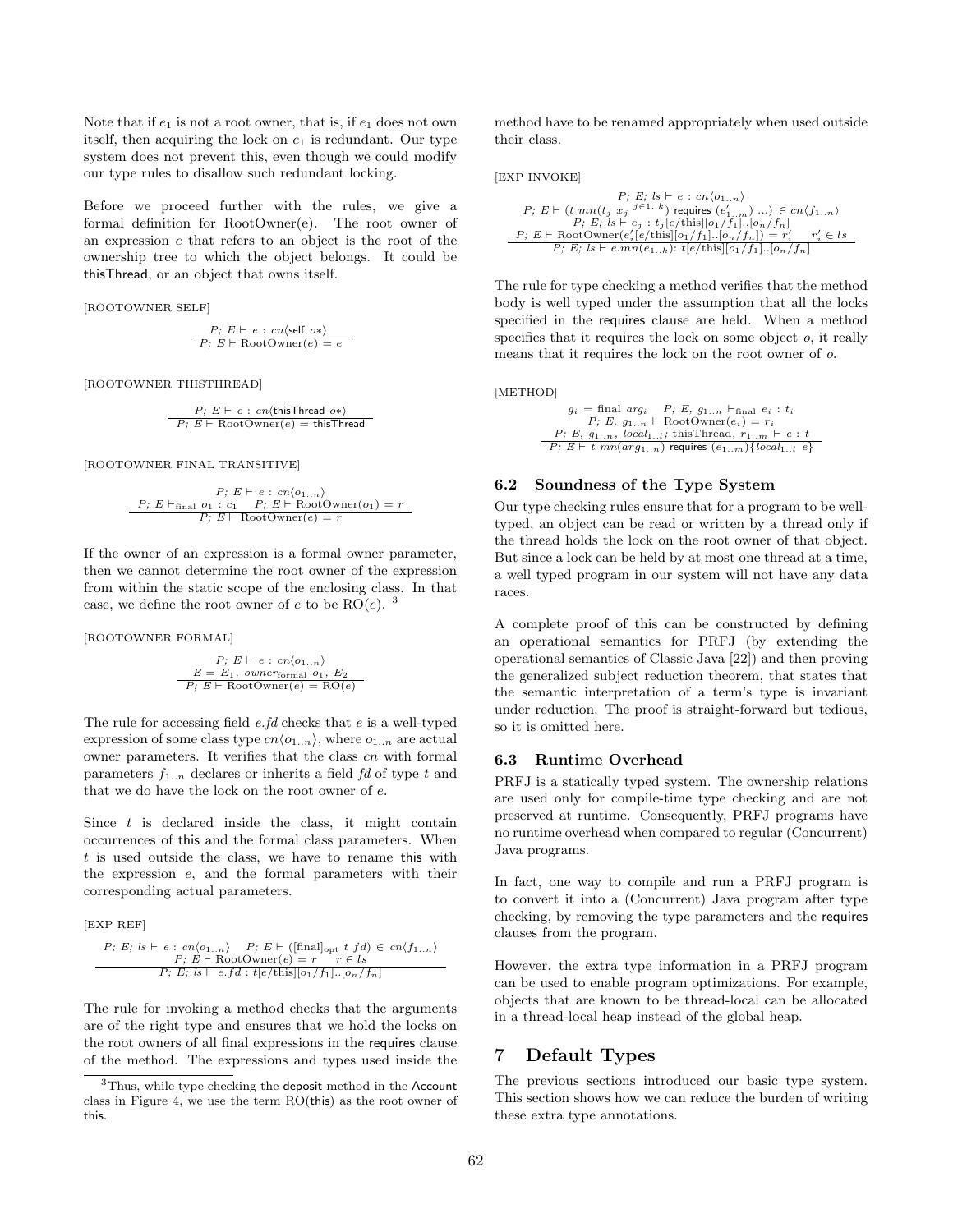#### 7.1 Inferring Owners of Local Variables

In our system, it is not necessary to explicitly augment the types of method-local variables with their owner parameters. A simple inference algorithm can automatically deduce the owner parameters for otherwise well-typed PRFJ programs.

We illustrate our algorithm with an example. Figure 10 shows a class hierarchy and an incompletely typed method m. The types of local variables a1 and b1 inside m do not contain their owner parameters explicitly.

```
1 class A<oa1, oa2> {...};
2 class B<ob1, ob2, ob3> extends A<ob1, ob3> {...};
3
    class C<oc1> {
5 void m(B<this, oc1, thisThread> b) {
6 A a1;
7 B b1;
8 b1 = b;<br>9 a1 = b1
        a1 = b1;10 }
11 }
```
Figure 10: An Incompletely Typed Method

The inference algorithm works by first augmenting such incomplete types with the appropriate number of distinct, unknown owner parameters. For example, since a1 is of type A, the algorithm augments the type of a1 with two owner parameters. Figure 11 shows augmented types for the example in Figure 10. The goal of the inference algorithm is to find known owner parameters that can be used in place of the each of the unknown owner parameters to make the program be well-typed.

```
6 A<x1, x2> a1;
7 B<x3, x4, x5> b1;
```
Figure 11: Types Augmented With Unknown Owner Parameters

The inference algorithm treats the body of the method as a bag of statements. The algorithm works by collecting constraints on the owner parameters for each assignment or function invocation in the method body. Figure 12 shows the constraints imposed by Statements 8 and 9 in the example in Figure 10.

 $8 ==& x3 = this, x4 = oc1, x5 = thisThread$ <br>  $9 ==& x1 = x3, x2 = x5$  $x1 = x3$ ,  $x2 = x5$ 

Figure 12: Constraints on Owner Parameters

Note that all the constraints are of the form of equality between two owner parameters. Consequently, the constraints can be solved using the standard Union-Find algorithm in almost linear time [14].

If the solution is inconsistent, that is, if any two known owner parameters are constrained to be equal to one another by the solution, then the inference algorithm returns an error and the program does not type check. Otherwise, if the solution is incomplete, that is, if there is no known parameter that is equal to an unknown parameter, then the algorithm replaces all such unknown parameters with thisThread.

### 7.2 Single-Threaded Programs

If a class is declared to be default-single-threaded, then our system adds default type annotations wherever they are not explicitly specified by the programmer.

If the class is not explicitly parameterized, the system parameterizes the class with a single thisThread owner. If the type of any instance variable in the class is not explicitly parameterized, the system augments the type with an appropriate number of thisThread owner parameters. If a method in the class does not contain a requires clause, the system adds an empty requires clause to the method.

With these default types, single-threaded programs require almost no explicit type annotations.

### 7.3 Multithreaded Programs

Like in the case of single-threaded programs, if a class is declared to be default-multithreaded, then our system adds default type annotations wherever they are not explicitly specified by the programmer.

If the class is not explicitly parameterized, the system parameterizes the class with a single thisOwner owner. If the type of any instance variable in the class is not explicitly parameterized, the system augments the type with an appropriate number of this owner parameters. If a method in the class does not contain a requires clause, the system adds a requires clause that contains all the method arguments (including the implicit this argument) that are read or written by the method.

# 8 Extensions to the Type System

This section describes how our basic type system can be extended to handle objects with unique pointers and readonly objects, both of which can be accessed safely without synchronization.

### 8.1 Objects with Unique Pointers

Sometimes, objects migrate from one thread to another. For example, in a producer-consumer paradigm, one or more threads may produce data that is subsequently processed by one or more consumer threads. To enable an object to migrate from one thread to another, we use the notion of unique pointers [29, 7, 23].

If a variable (or field)  $x$  is declared to be the unique pointer to an object, then it means that there is no other variable (or field) that has a pointer to that object. If a thread has a unique pointer to an object, then the thread can access the object without acquiring any locks.

Regular variables cannot be assigned to unique variables. Unique variables can be transferred to other regular or unique variables only by using the following syntax.  $x$  and y are assumed to be unique variables in the example below.

```
y = x--; // y = x; x = null;<br>m(y--); // m(y); y = null;
```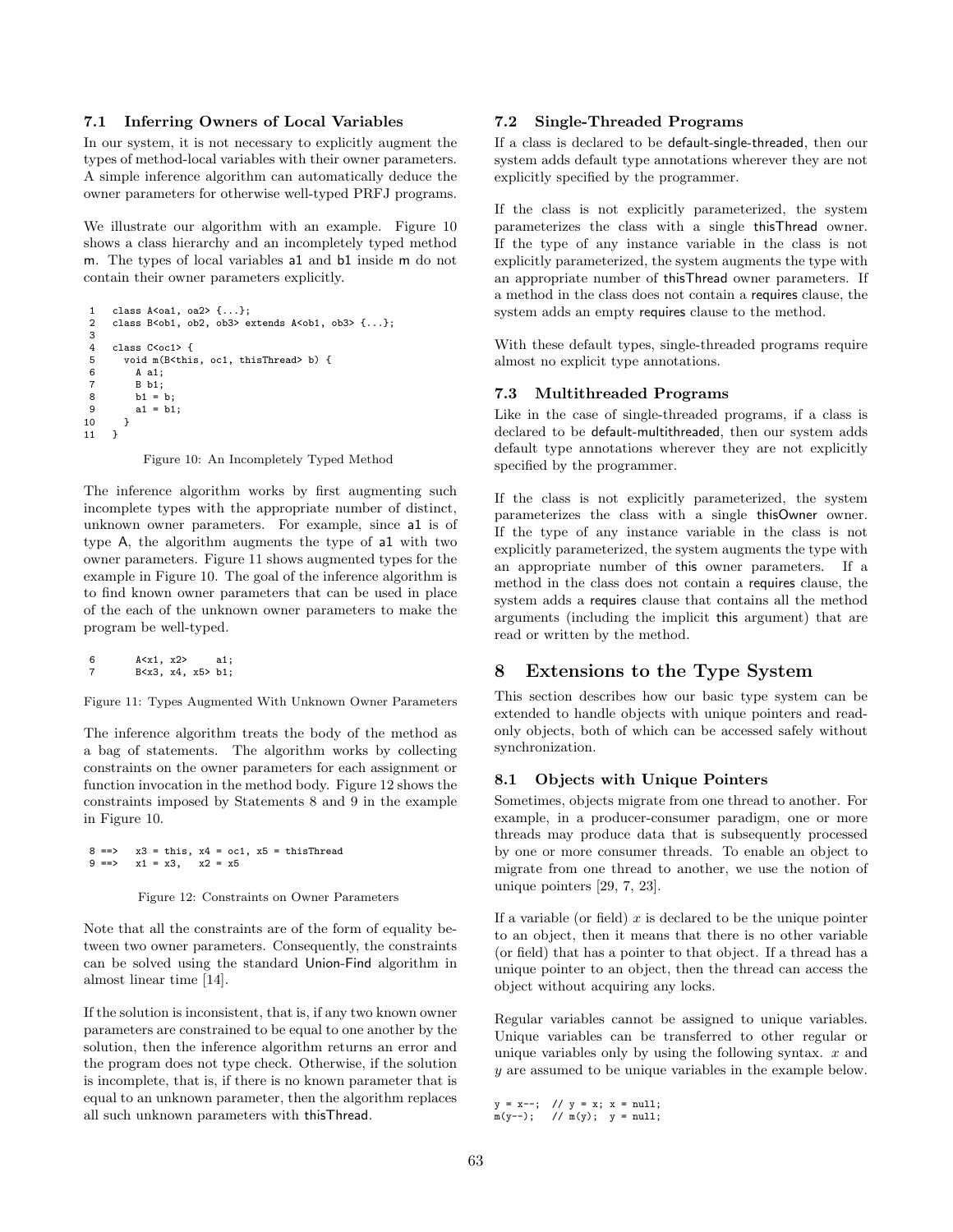Guava [3] uses a similar syntax to transfer objects between variables. This syntax is inspired by the following C expression syntax.  $i$  and  $j$  are assumed to be integer variables below.

```
j = i - ; \t // j = i; i = i-1;m(j--); // m(j); j = j-1;
```
In the above example, if the  $x$  is a method-local variable and is not subsequently used within the method, an optimizing compiler will eliminate x=null as dead code.

By using the  $x$ -- construct, we are in effect shifting some checking from compile time to runtime. If  $x$  is subsequently dereferenced before being reinitialized, the system will raise a NullPointer exception at runtime.

A variable (or field) can be declared to be unique in our system if we instantiate its type by using unique as the first owner. For example, Account<unique> a declares that a is a unique pointer to an Account object. Like self, unique is thus a special owner in our system that can be used to instantiate classes.

Of course, not all class parameters can be instantiated with unique. The TOwner parameter in Figure 6 is an example. To be well-typed, the TStack class would have to declare that TOwner cannot be unique. We use where clauses to thus constrain class parameters. This is somewhat similar to the use of where clauses in [15, 30]. The code in Figure 13 shows the declaration of TStack with a where clause constraining TOwner.

class TStack<thisOwner, TOwner> where (TOwner != unique) { ... } Figure 13: Using a Where Clause

It is also possible to rewrite the TStack class so that TOwner can be instantiated with unique. Figure 14 shows how the code in Figure 6 can be changed to support this. Only the lines of code that are different from Figure 6 are shown here.

```
11 newNode.init(value--, head);
18 return value--;
29 this.value = v--
33 T<TOwner> value() requires (this) {return value--;}
```
Figure 14: Changes to the TStack code in Figure 6

With the changes to TStack shown in Figure 14, we can instantiate a stack of unique objects. A producer thread can now insert unique items into the stack, while consumer threads can extract the items from the stack and process them without having to acquire locks on those items. Figure 15 shows an example.

A method-local variable containing a unique pointer can also be passed as an argument to a method provided the method declaration specifies that the argument does not escape. To enable this, types of local variables and method arguments final TStack<self, unique> s = new TStack<self, unique>; T<unique> t1 = new T<unique>; T<unique> t2 = new T<unique>; synchronized (s) in { s.push(t1--); } synchronized (s) in { s.push(t2--); } fork(s) {synchronized(s) in {T<unique> t=s.pop(); t.x=1;}} fork(s) {synchronized(s) in {T<unique> t=s.pop(); t.x=1;}}

Figure 15: Using a Stack of Unique Objects

can be augmented with an optional !e. This is similar to the use of effects [28]. We refer to such types as non-escaping types.

If a variable has a non-escaping type, then it means that the reference stored in the variable will not escape to any object field or to another thread. A variable with a nonescaping type can be assigned only to other variables with non-escaping types. Similarly, it can passed as a method argument only if the type of the argument is specified to be non-escaping in the method declaration.

Figure 16 shows an example where a unique Message object is passed as an argument to a display method that declares that the Message argument will not escape.

```
class Message<thisOwner> {...};
class Util<thisOwner, MsgOwner> {
void display(Message<MsgOwner>!e m) requires(m) {...}
}
Util<self, unique> u = new Util<self, unique>;
Message<unique> m = new Message<unique>;
u.display(m);
```
Figure 16: Using Effects

#### Issues Related to the Java Memory Model

Synchronization operations in Java are used not just for mutual exclusion, but also to enforce visibility in multiprocessor machines [31]. Therefore, if Thread 1 creates or updates an object  $x$  and passes the unique reference to  $x$  to Thread 2 without using synchronization, then updates made by Thread 1 are not guaranteed to be visible to Thread 2.

But this is not a problem in our system because the only way Thread 1 can pass the unique reference to  $x$  to Thread 2 is by writing the unique reference into a shared data structure that can be subsequently read by Thread 2. But since the shared data structure can only be accessed with synchronization, the updates made by Thread 1 will be visible to Thread 2.

### 8.2 Read-Only Objects

A variable (or field) can be declared to be read-only if we instantiate its type using readonly as the first owner. Readonly objects can only be read but cannot be written into; hence they can be accessed without using any synchronization operations.

Figure 17 shows an example where the program first creates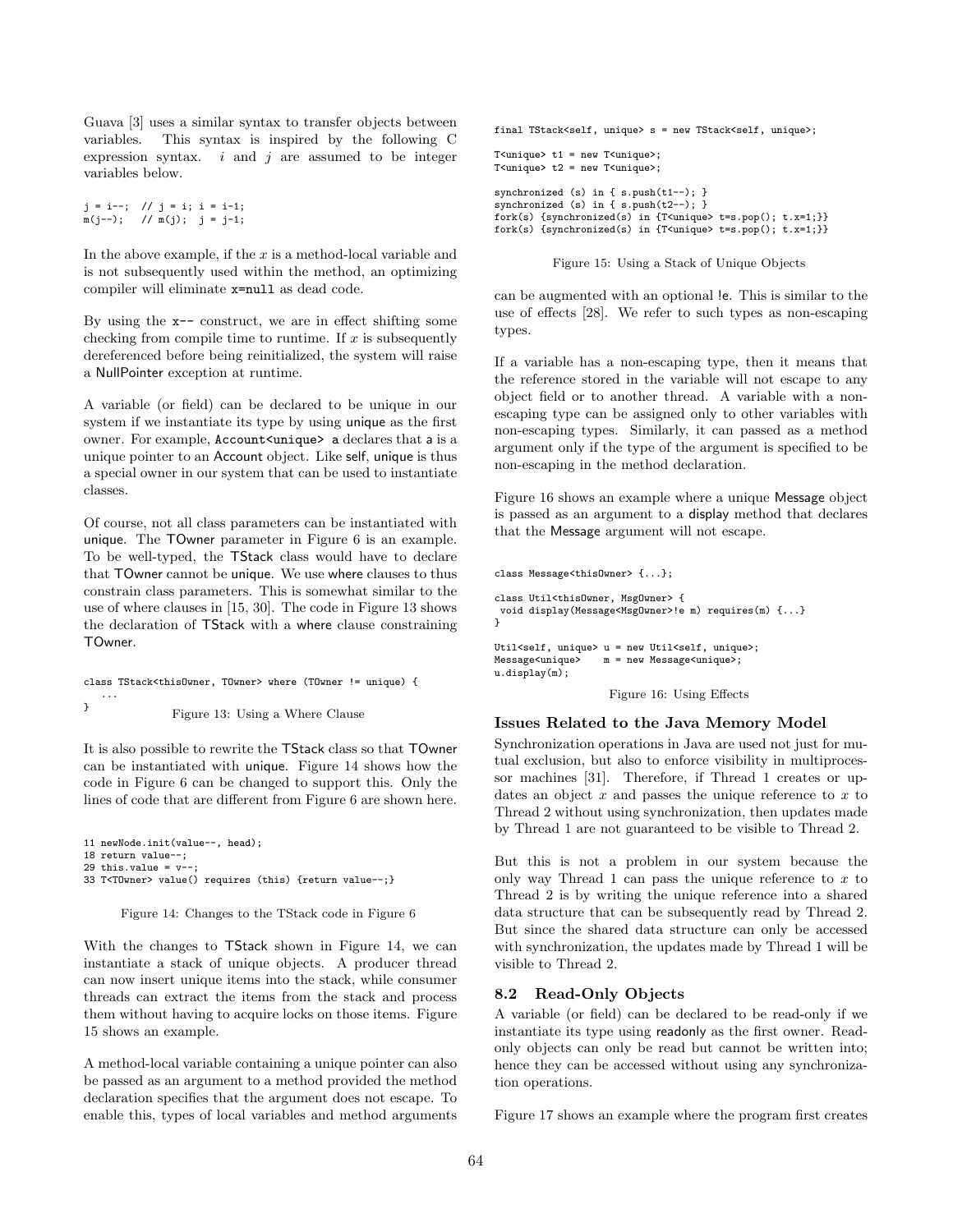and initializes a Message object that has a unique reference. The program then transfers the reference to a read-only variable. In general, this is the mechanism our system uses to support the initialization of read-only objects.

A read-only object can be passed as an argument to a method only if the method declares that the argument will not be written into by augmenting the type of the argument with !w. In the example in Figure 17, the read-only Message object rm is passed as an argument to a read method that declares that the Message argument will not escape and it will not be written into.

```
class Message<thisOwner> {...}
```

```
class Util<thisOwner, MsgOwner> {
 void init(Message<MsgOwner>!e m) requires(m) {...}
void read(Message<MsgOwner>!ew m) requires(m) {...}
}
Util<self, unique> u = new Util<self, unique>;
Message<unique> m = new Message<unique>;
u.init(m):
Message<readonly> rm = m--:
fork (u, rm) { u.read(rm); }
fork (u, rm) { u.read(rm); }
```
Figure 17: A Read-Only Message Object

### 9 Experience

We implemented a number of Java programs in our extended language including several classes from the Java libraries. We also modified some server programs and implemented them in our system. These include an http server, a chat server, a stock quote server, a game server, and phone, a database-backed information sever. These programs exhibit a variety of sharing patterns.

We implemented the library classes in our system to be externally synchronized. This gives the users of the classes the flexibility to create different instances of the classes with different protection mechanisms. In fact, this also helped us eliminate some unnecessary synchronization operations from Sun's implementation of those classes. For example, in the PrintStream class in Sun's implementation, the print(String) method acquires the lock on the PrintStream object and then calls a method that acquires the lock on a BufferedWriter object contained within the PrintStream object. Acquiring the second lock was unnecessary and our implementation avoids this.

It is also possible to implement self-synchronized versions of these classes in our system, just like the way they are implemented in the Java libraries. The self-synchronized classes can be implemented as subtypes of the regular classes, similar to the way the SharedAccount class is implemented as a subtype of the Account class in Figure 9.

One important lesson we learned while implementing programs in our system is that it is often convenient and sometimes even necessary to have parameterized methods in addi-

tion to parameterized classes. For example, the PrintStream class has a print(Object) method. Let us say, the Object argument is owned by ObjectOwner. If we did not have parameterized methods, then the PrintStream class would have to have an ObjectOwner parameter. Not only would this be unnecessarily tedious, but it would also mean that all objects that can be printed by this PrintStream have to be owned by the same owner (or by self).

Figure 18 shows the lines of code that needed explicit type annotations for some of the programs we implemented in our system. As described in Section 7.1, our system infers the owner parameters of method-local variables. Moreover, the default requires clauses provided by the system (described in Section 7.3) were sufficient in most cases. Thus, most of the type annotations we had to write involved augmenting the types of method arguments and return values with appropriate owner parameters.

|                               | Lines   | Lines   |  |  |
|-------------------------------|---------|---------|--|--|
| Program                       | of Code | Changed |  |  |
| Collection Classes            |         |         |  |  |
| java.util. Vector             | 0992    | 35      |  |  |
| java.util.ArrayList           | 0533    | 18      |  |  |
| java.util.Hashtable           | 1011    | 53      |  |  |
| java.util.HashMap             | 0852    | 46      |  |  |
| Other Library Classes         |         |         |  |  |
| java.io.PrintStream           | 568     | 14      |  |  |
| java.io.FilterOutputStream    | 148     | 05      |  |  |
| java.io.OutputStream          | 134     | 03      |  |  |
| java.io.BufferedWriter        | 253     | 09      |  |  |
| java.io.OutputStreamWriter    | 266     | 11      |  |  |
| java.io.Writer                | 177     | 06      |  |  |
| Multithreaded Server Programs |         |         |  |  |
| http                          | 563     | 26      |  |  |
| chat                          | 308     | 21      |  |  |
| stock quote                   | 242     | 12      |  |  |
| game                          | 087     | 10      |  |  |
| phone                         | 302     | 10      |  |  |

Figure 18: Programming Overhead

#### 9.1 Limitations of the Type System

Our experience suggests that our type system is sufficiently expressive to accommodate the commonly used protection mechanisms, and that it can be extended to the cover all the features in the Java language. However, we did encounter the following limitations of our type system.

Runtime Casts: Java is not a fully statically typed language. It allows downcasts that are checked at runtime. Suppose an object with declared type  $Object\langle o \rangle$  is downcast to Vector $\langle o, e \rangle$ . We cannot verify at compile time that e is the right owner parameter even if we assume that the object is indeed a Vector. And since we do not keep ownership information at runtime, we cannot verify this during runtime either.

In general, whenever an object is downcast to a type containing more than one owner parameter, there is no safe way to execute the downcast in our system. We provide a mechanism for escaping the type system in such cases.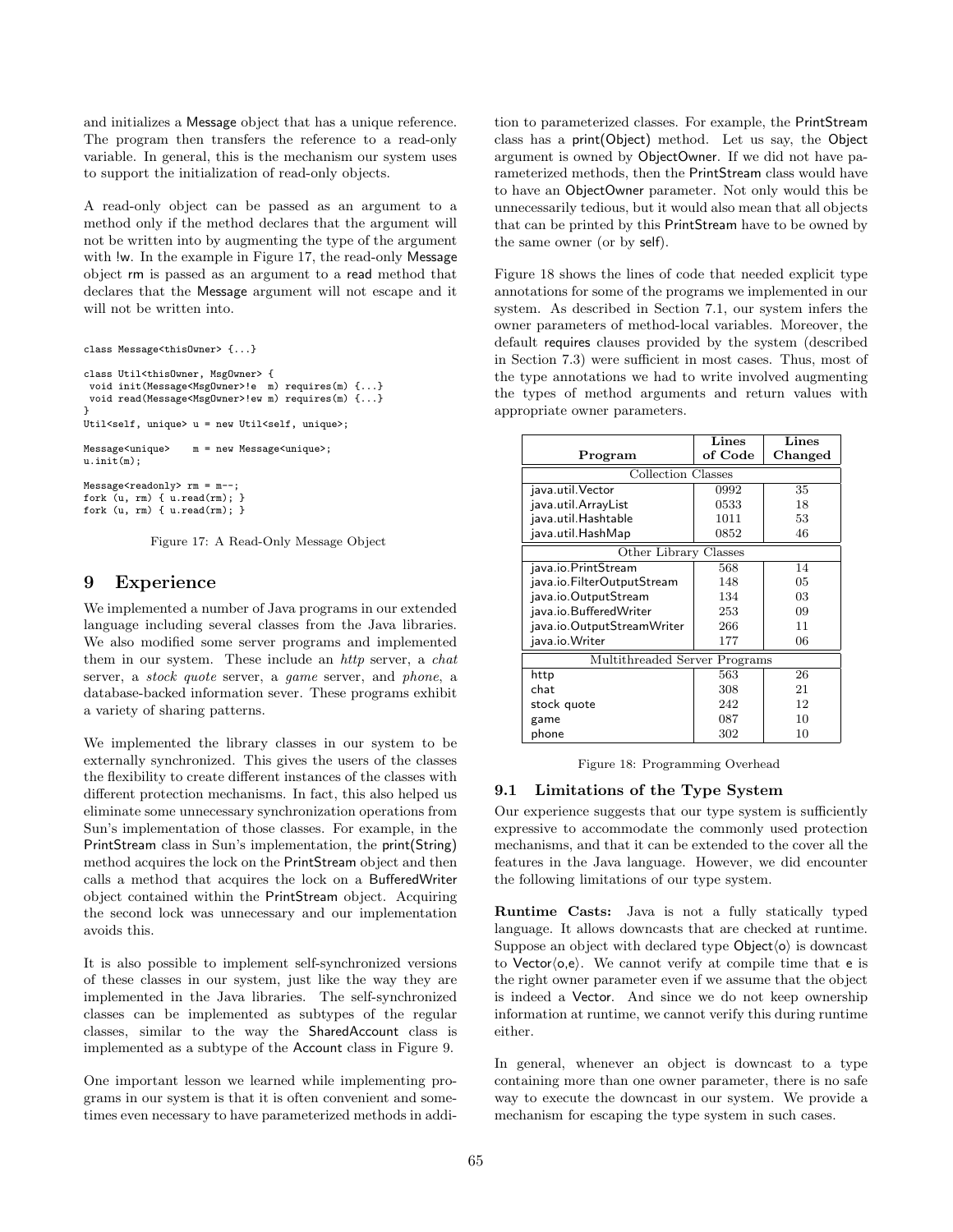It is also possible to design a compromise solution that would enable programmers to explicitly preserve some ownership information at runtime for objects that may be involved in dynamic casts. The system can then use this runtime information to safely execute some of the downcast operations. Other downcast operations that cannot be safely executed will be disallowed by the system.

Static Variables: Java has global (static) variables that are accessible to all threads. If a program accesses static variables without synchronization, our system cannot verify that this will not lead to data races. Therefore, in our system, a thread can access a static variable only when it holds the lock on the Java class that contains the static variable.

Multithreaded Scientific Programs: We looked at some scientific programs like barnes and water from the SPLASH-2 benchmark set [36]. These programs proceed through phases that are separated by barriers. Within each phase, there are unsynchronized accesses to disjoint elements of the same array by different threads. Our type system does not support these synchronization patterns. To accommodate such programs, a type system would have to provide a way for expressing temporal properties — like the fact that two consecutive phases in the program do not overlap in time.

### 10 Related Work

There has been much research on approaches that help programmers detect or prevent data races.

Tools like the Extended Static Checker for Java (Esc/Java) [26, 17] and Warlock [34] use programmer-supplied annotations to statically detect potential data races in a program. While these tools are useful in practice, they are not sound, in that they do not certify that a program is race-free.

Other systems developed mostly in the scientific parallel programming community [18, 25], and tools like Eraser [33], detect races dynamically. These tools have the advantage that they can check unannotated programs. However, they are also not comprehensive, in that they may fail to detect certain errors due to insufficient test coverage.

To our knowledge, Concurrent Pascal is the first racefree programming language [9]. Programs in Concurrent Pascal used synchronized monitors to prevent data races. But monitors in Concurrent Pascal were restricted in that threads could share data with monitors only by copying the data. A thread could not pass a reference to an object to a monitor.

More recently, researchers have proposed type systems for object-oriented programs that guarantee that any well-typed program is free of data races [21, 19, 20, 3]. The work on Race Free Java [21] is closest to ours. Race Free Java extends the static annotations in Esc/Java into a formal type system. It also introduces a way of parameterizing types with values that lets programmers use a single lock to guard an entire

compound data structure like a linked list. Race Free Java also supports the use of thread-local objects by providing thread-local classes. Instances of thread-local classes need no synchronization.

Our work builds on this type system by letting programmers write generic code to implement a class, and create different objects of the same class that have different protection mechanisms. For example, in our system, programmers can write a generic Queue implementation, then create Queue objects that have different protection mechanisms. These different objects could include thread-local Queue objects, shared Queue objects, Queue objects contained within other enclosing data structures, Queue objects containing threadlocal items, Queue objects containing shared items, and Queue objects containing unique items. In Race Free Java, one needed a different Queue implementation to support each of the above cases. Race Free Java also does not support unique pointers or read-only objects. But while our system only supports locking at the granularity of individual objects, Race Free Java allows more fine-grained locking where different fields of the same object can be guarded by different locks.

Guava [3] is another dialect of Java for preventing data races. It allows programmers to access objects without synchronization in many common cases where the absence of synchronization does not lead to data races. Guava splits the class hierarchy into three distinct sub-hierarchies. Instances of Monitor classes are self-synchronized shared objects that correspond to the roots of ownership trees in our system. Instances of Object classes are either thread-local or contained within some Monitor. These instances correspond to objects that are either owned by thisThread or by some other object in our system. Instances of Value classes are somewhat analogous to objects with unique pointers in our system. Again, the primary difference between the Guava approach and our approach is that our system lets programmers to write generic code, then create objects that have different protection mechanisms from the same generic code.

Vault [16] is a new programming language that is designed to enforce high-level protocols in low-level software. Besides verifying absence of date races, the Vault type checker can also verify other properties like absence of resource leaks and absence of dangling pointers. But the Vault type system is not specifically designed to prevent data races and it does not support some commonly used protection mechanisms. For example, it does not have a notion of thread-local objects that can be safely accessed without synchronization.

There has been a lot of work recently on compiler analysis techniques to eliminate unnecessary synchronizations [2, 35, 11, 5, 6, 32]. In our system, the natural way to implement most library classes (like a Hashtable, for example) is to require external synchronization. This has the effect of moving synchronization operations up the call chain. This in turn helps programmers structure their programs such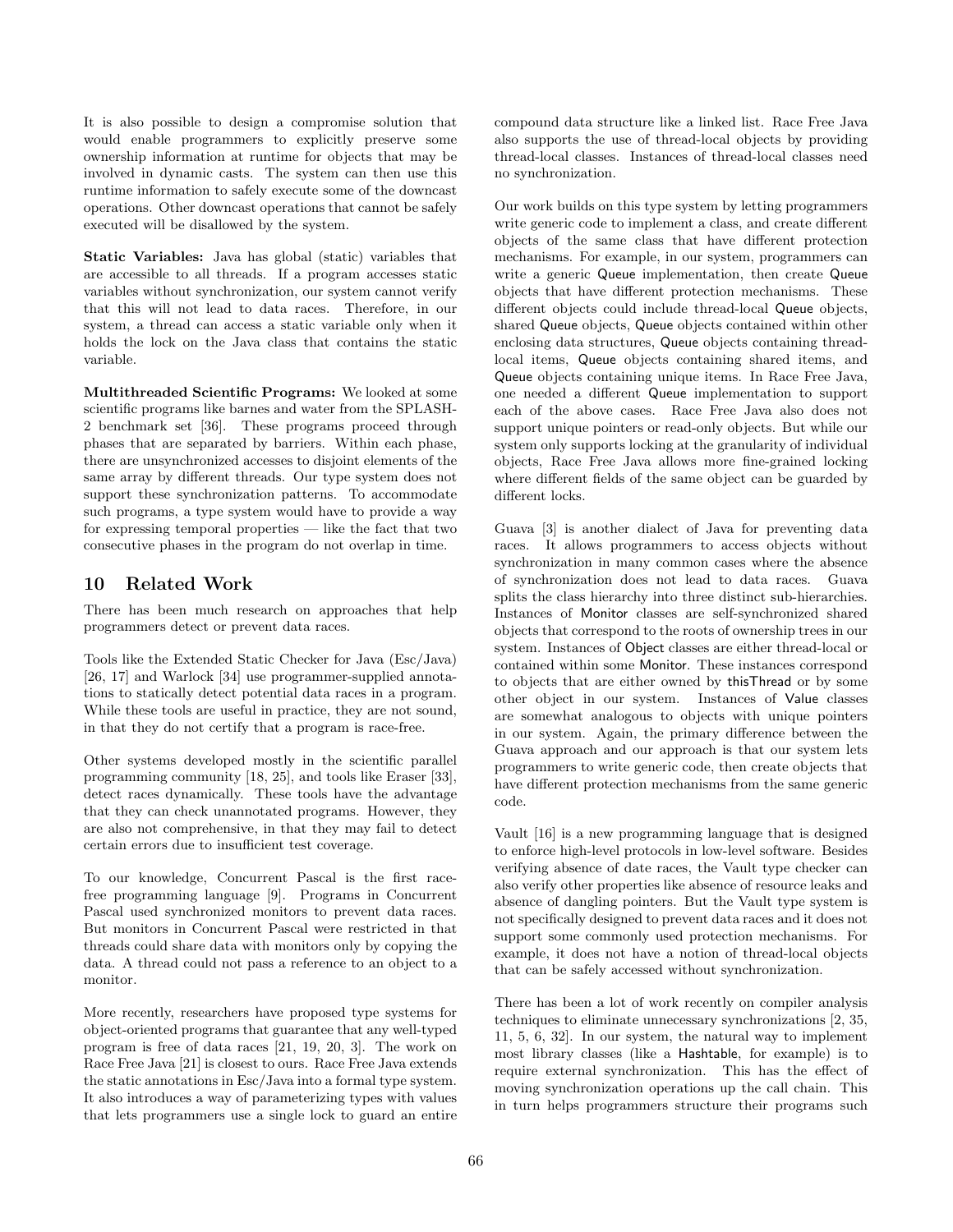that locks are acquired only when necessary. Syntactic sugar can be provided to make it more convenient to acquire the lock on an object before invoking a method on it. Thus, our system provides an alternate way to reduce the number of unnecessary synchronization operations in a program without risking data races.

The concept of object ownership used in this paper is similar to the one in ownership types [13, 12], even though there it was motivated by software engineering principles and was used to restrict object aliasing.

Our way of parameterizing classes is similar to the proposals for parametric types for Java [30, 8, 1, 10], except that the parameters in our system are values and not types.

### 11 Conclusions

We presented a type system that guarantees that welltyped programs are free of data races. Our type system is significantly more expressive than previous such type systems. Unlike previous type systems, our type system lets programmers write generic code to implement a class, then create different objects from the same class that have different protection mechanisms. This flexibility lets programmers use a variety of protection mechanisms and acquire locks only when necessary; thus making programs more efficient without sacrificing reliability.

Our system also provides default types that reduce the burden of writing the extra type annotations. In particular, single-threaded programs require almost no programming overhead.

We implemented several multithreaded Java programs in our system. Our experience shows that our system is sufficiently expressive, and requires little programming overhead.

### 12 Acknowledgments

We are grateful to Robert Lee for his work on implementing a prototype type checker for our system. We would also like thank Jonathan Babb, Michael Ernst, Kyle Jamieson, Dina Katabi, Viktor Kuncak, and the anonymous referees for providing useful comments on this paper.

### References

- [1] O. Agesen, S. N. Freund, and J. C. Mitchell. Adding type parameterization to the Java language. In Object-Oriented Programming, Systems, Languages, and Applications (OOPSLA), October 1997.
- [2] J. Aldrich, C. Chambers, E. G. Sirer, and S. Eggers. Static analyses for eliminating unnecessary synchronizations from Java programs. In Static Analysis Symposium (SAS), September 1999.
- [3] D. F. Bacon, R. E. Strom, and A. Tarafdar. Guava: A dialect of Java without data races. In Object-Oriented Programming, Systems, Languages, and Applications (OOPSLA), October 2000.
- [4] A. D. Birrel. An introduction to programming with threads. Research Report 35, Digital Equipment Corporation Systems Research Center, 1989.
- [5] B. Blanchet. Escape analysis for object-oriented languages. Application to Java. In Object-Oriented Programming, Systems, Languages, and Applications (OOPSLA), November 1999.
- [6] J. Bogda and U. Holzle. Removing unnecessary synchronization in Java. In Object-Oriented Programming, Systems, Languages, and Applications (OOP-SLA), November 1999.
- [7] J. Boyland, J. Noble, and W. Retert. Capabilities for sharing: A generalization of uniqueness and sharing. In European Conference for Object-Oriented Programming (ECOOP), June 2001.
- [8] G. Bracha, M. Odersky, D. Stoutamire, and P. Wadler. Making the future safe for the past: Adding genericity to the Java programming language. In Object-Oriented Programming, Systems, Languages, and Applications (OOPSLA), October 1998.
- [9] P. Brinch-Hansen. The programming language Concurrent Pascal. IEEE Transactions on Software Engineering, SE-1(2):199–207, June 1975.
- [10] R. Cartwright and G. L. Steele Jr. Compatible genericity with run-time types for the Java programming language. In Object-Oriented Programming, Systems, Languages, and Applications (OOPSLA), October 1998.
- [11] J. Choi, M. Gupta, M. Serrano, V. C. Sreedhar, and S. Midkiff. Escape analysis for Java. In Object-Oriented Programming, Systems, Languages, and Applications (OOPSLA), November 1999.
- [12] D. G. Clarke, J. Noble, and J. M. Potter. Simple ownership types for object containment. In European Conference for Object-Oriented Programming (ECOOP), June 2001.
- [13] D. G. Clarke, J. M. Potter, and J. Noble. Ownership types for flexible alias protection. In Object-Oriented Programming, Systems, Languages, and Applications (OOPSLA), October 1998.
- [14] T. H. Cormen, C. E. Leiserson, and R. L. Rivest. Introduction to Algorithms. The MIT Press, 1991.
- [15] M. Day, R. Gruber, B. Liskov, and A. C. Myers. Subtypes vs. where clauses: Constraining parametric polymorphism. In Object-Oriented Programming, Systems, Languages, and Applications (OOPSLA), October 1995.
- [16] R. DeLine and M. Fahndrich. Enforcing high-level protocols in low-level software. In Programming Language Design and Implementation (PLDI), June 2001.
- [17] D. L. Detlefs, K. R. M. Leino, G. Nelson, and J. B. Saxe. Extended static checking. Research Report 159, Compaq Systems Research Center, 1998.
- [18] A. Dinning and E. Schonberg. Detecting access anomalies in programs with critical sections. In ACM/ONR Workshop on Parallel and Distributed Debugging (AOWPDD), May 1991.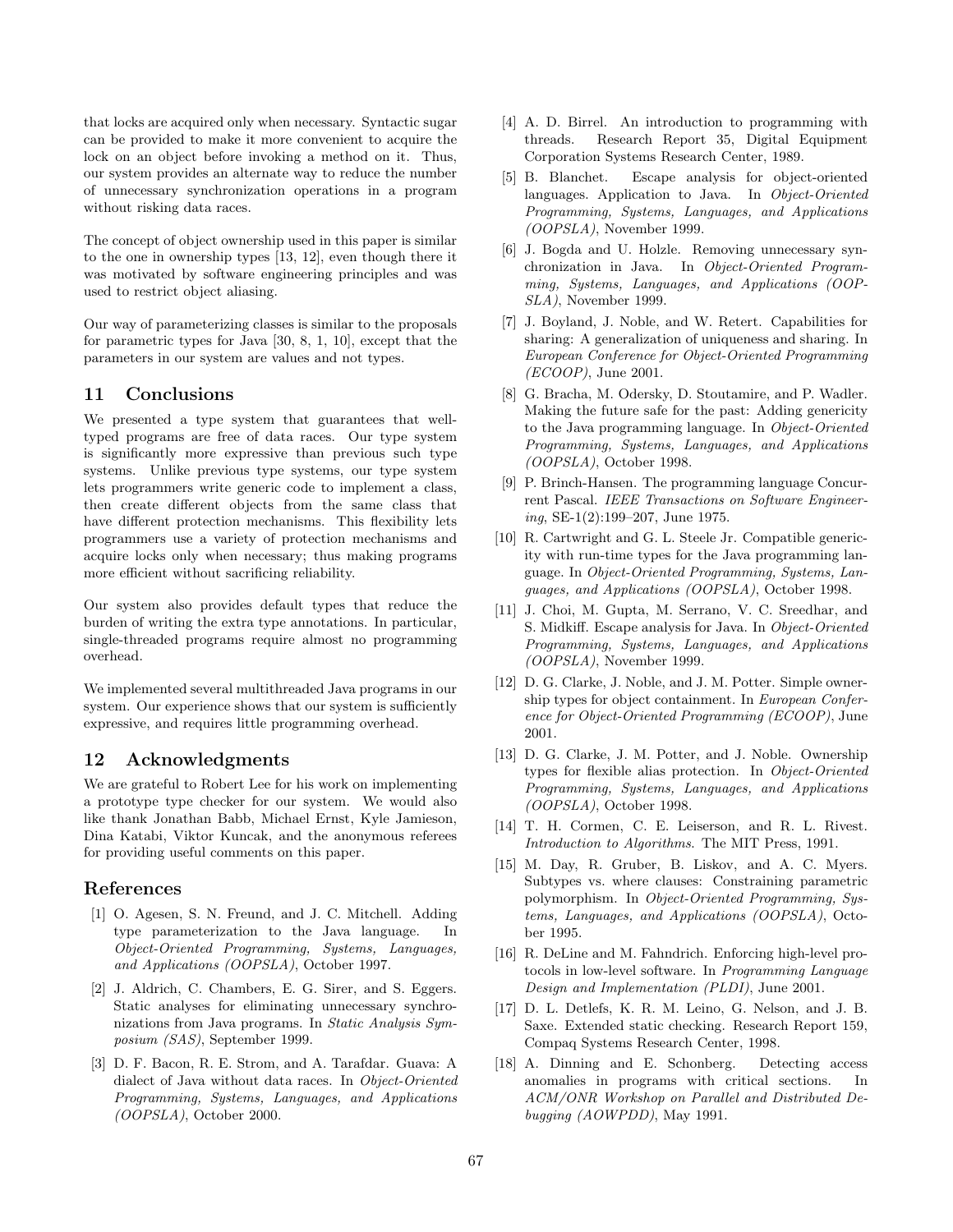- [19] C. Flanagan and M. Abadi. Object types against races. In Conference on Concurrent Theory (CONCUR), August 1999.
- [20] C. Flanagan and M. Abadi. Types for safe locking. In European Symposium on Programming (ESOP), March 1999.
- [21] C. Flanagan and S. N. Freund. Type-based race detection for Java. In Programming Language Design and Implementation (PLDI), June 2000.
- [22] M. Flatt, S. Krishnamurthi, and M. Felleisen. Classes and mixins. In Principles of Programming Languages (POPL), January 1998.
- [23] J.-Y. Girard. Linear logic. In Theoretical Computer Science, 1987.
- [24] J. Gosling, B. Joy, and G. Steele. The Java Language Specification. Addison-Wesley, 1996.
- [25] G. Ien Cheng, M. Feng, C. E. Leiserson, K. H. Randall, and A. F. Stark. Detecting data races in Cilk programs that use locks. In Symposium on Parallel Algorithms and Architectures (SPAA), June 1998.
- [26] K. R. M. Leino, J. B. Saxe, and R. Stata. Checking Java programs via guarded commands. Research Report 002, Compaq Systems Research Center, 1999.
- [27] T. Lindholm and F. Yellin. The Java Virtual Machine Specification. Addison-Wesley, 1997.
- [28] J. M. Lucassen and D. K. Gifford. Polymorphic effect systems. In Principles of Programming Languages (POPL), January 1988.
- [29] N. Minsky. Towards alias-free pointers. In European Conference for Object-Oriented Programming (ECOOP), July 1996.
- [30] A. C. Myers, J. A. Bank, and B. Liskov. Parameterized types for Java. In Principles of Programming Languages (POPL), January 1997.
- [31] W. Pugh. Fixing the Java memory model. In ACM Java Grande Conference, June 1999.
- [32] E. Ruf. Effective synchronization removal for Java. In Programming Language Design and Implementation (PLDI), June 2000.
- [33] S. Savage, M. Burrows, G. Nelson, P. Sobalvarro, and T. Anderson. Eraser: A dynamic data race detector for multi-threaded programs. In Symposium on Operating Systems Principles (SOSP), October 1997.
- [34] N. Sterling. Warlock: A static data race analysis tool. In USENIX Winter Technical Conference, January 1993.
- [35] J. Whaley and M. Rinard. Compositional pointer and escape analysis for Java. In Object-Oriented Programming, Systems, Languages, and Applications (OOPSLA), November 1999.
- [36] S. C. Woo, M. Ohara, E. Torrie, J. P. Singh, and A. Gupta. The SPLASH-2 programs: Characterization and methodological considerations. In International Symposium on Computer Architecture (ISCA), June 1995.

# A The Type System

This appendix presents the type system described in Section 5. The grammar for the type system was shown in beginning of Section 5. We first define a number of predicates used in the type system informally. These predicates are based on similar predicates from [22] and [21]. We refer the reader to those papers for their precise formulation.

| Predicate       | Meaning                                      |
|-----------------|----------------------------------------------|
| ClassOnce(P)    | No class is declared twice in $P$            |
| WFC losses(P)   | There are no cycles in the class hierarchy   |
| FieldsOnce(P)   | No class contains two fields with the same   |
|                 | name, either declared or inherited           |
| $MethodsOnce$ - | No method name appears more than             |
| PerClass(P)     | once per class                               |
|                 |                                              |
| OverridesOK(P)  | Overriding methods have the same return      |
|                 | type and parameter types as the methods      |
|                 | being overridden. The requires clause of the |
|                 | overriding method must be the same or a      |
|                 | subset of the requires clause of the methods |
|                 | being overridden                             |

A typing environment is defined as  $E ::= \emptyset | E$ , [final]<sub>opt</sub> t x |  $E$ , owner $_{\text{formal}}$   $f$ 

A lock set is defined as  $ls ::=$  thisThread | ls,  $e_{final}$  | ls,  $RO(e_{final})$ ;  $RO(e)$  is the root owner of e.

We define the type system using the following judgments. We present the typing rules for these judgments after that.

| Judgment                                         | Meaning                                       |
|--------------------------------------------------|-----------------------------------------------|
| $\vdash P : t$                                   | program $P$ yields type $t$                   |
| $P \vdash \text{def} n$                          | $defn$ is a well-formed class definition      |
| $P: E \vdash w f$                                | $E$ is a well-formed typing environment       |
| $P; E \vdash meth$                               | <i>meth</i> is a well-formed method           |
| $P: E \vdash \mathit{field}$                     | field is a well-formed field                  |
| $P: E \vdash t$                                  | t is a well-formed type                       |
| $P: E \vdash t_1 \prec t_2$                      | $t_1$ is a subtype of $t_2$                   |
| $P; E \vdash \text{field} \in \text{cn}(f_{1n})$ | class cn with formal parameters $f_{1n}$      |
|                                                  | declares/inherits field                       |
| $P; E \vdash meth \in cn \langle f_{1n} \rangle$ | class cn with formal parameters $f_{1n}$      |
|                                                  | declares/inherits meth                        |
| $P; E \vdash_{\text{final}} e : t$               | $e$ is a final expression with type $t$       |
| $P: E \vdash_{\text{owner}} o$                   | $\alpha$ can be an owner                      |
| $P; E \vdash \text{RootOwner}(e) = r$            | $r$ is the root owner of the final            |
|                                                  | expression e                                  |
| $P: E \vdash e : t$                              | expression $e$ has type $t$ , provided we     |
|                                                  | have all the necessary locks                  |
| $P: E: Is \vdash e : t$                          | expression $e$ has type $t$                   |
|                                                  |                                               |
| $P; E \vdash e : t_1   t_2$                      | expression e has type either $t_1$ or $t_2$ , |
|                                                  | provided we have all the necessary            |
|                                                  | locks                                         |
|                                                  |                                               |
| $P; E; ls \vdash e : t_1   t_2$                  | expression e has type either $t_1$ or $t_2$   |